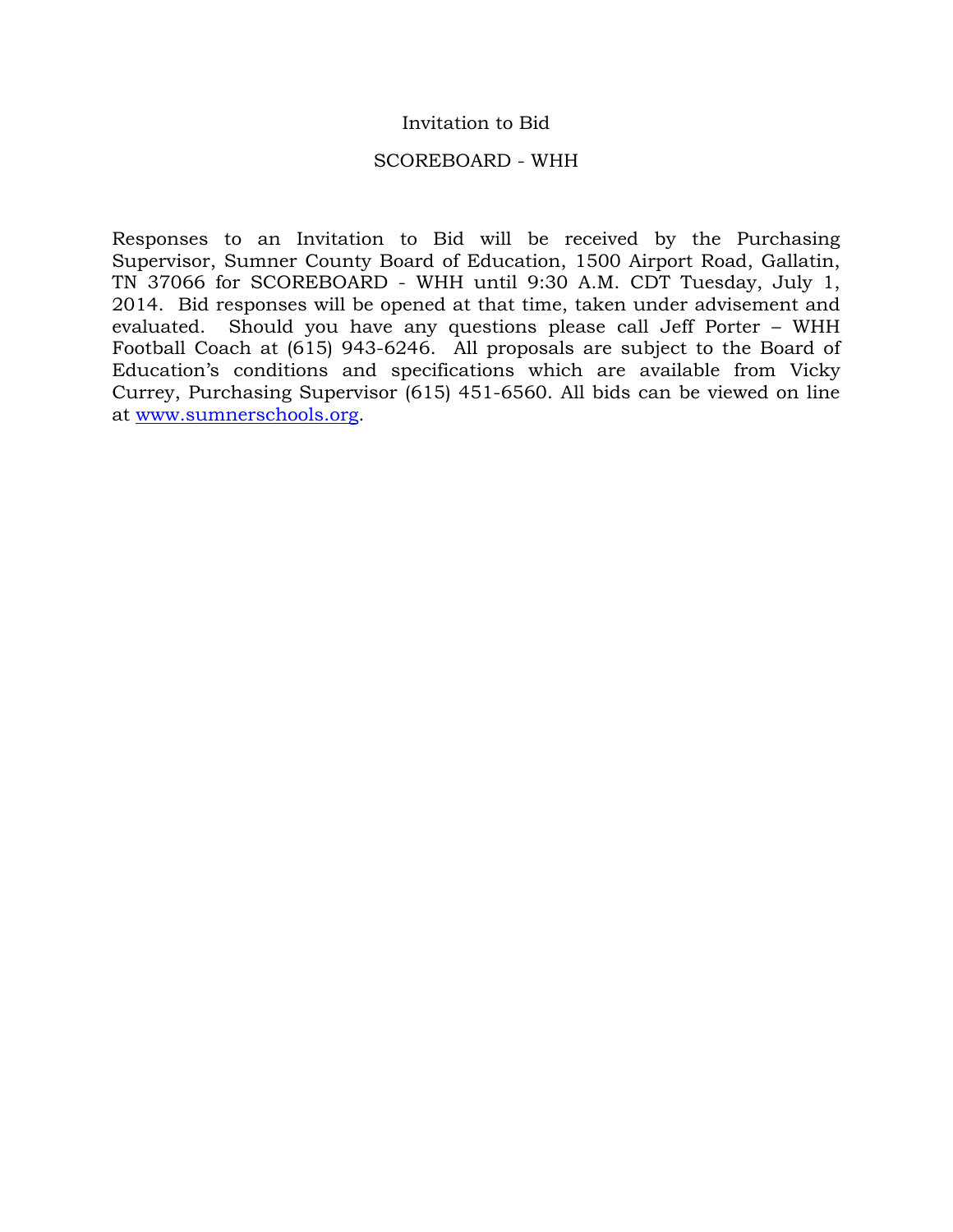# **SCOREBOARD – WHITE HOUSE HIGH**

**NOTE:** *The Invitation to Bid listed in the Sunday, June 15, 2014 edition of the Sumner AM was titled incorrectly. The following are the specifications for the bid listed "SCOREBOARD – PHS".*

The Sumner County Board of Education, herein known as "School System", is soliciting bids for the purchase and installation of a football scoreboard. The bid shall be include cost of delivery to jobsite.

| Jobsite: | White House High – Football Field<br><b>Stadium Drive</b><br>White House, TN 37188 |
|----------|------------------------------------------------------------------------------------|
| Contact: | Jeff Porter – White House High Head Football Coach<br>$(615)$ 943-6246             |

The following specifications are based off the Fair-Play Architectural Specifications. Any reference to specific models/item numbers of Fair-Play equipment are for specification purposes only. The School System shall accept equal to or better than any items referenced in the following specifications.

#### **SCOREBOARD**

The football scoreboard shall be ETL listed and be remotely operated via two-wire shielded cable from the control point. The scoreboard shall display the following information: minutes, seconds, and score for two teams as well as Quarter, Ball Possession and Time Outs left for each team, Down, (yards) To GO and Ball On.

- Shall be equal to or better than Fair-Play Model FB-8132-2
- Overall cabinet size shall be 8 feet in height by 32 feet in length and 10 ¼ inches in depth including mounting brackets and constructed of aluminum. Cabinet color shall be as selected from manufacturers' standard colors with selected appropriate trim colors. Cabinet is to be shipped assembled and constructed for three column mounting with three steel brackets built into the cabinet.
- Display digits and indicators shall be made up of 2.3 inch by 2.3 inch circuit card mounted pixels. Each pixel shall be individually replaceable and contain nine LEDs. LEDs shall be amber in color.
- Pixels shall be environmentally sealed with a Dow-Corning potting mixture to protect the electronics from moisture. A neoprene gasket shall seal each circuit card to the cabinet, preventing moisture from entering the cabinet.
- Digit height shall be the following:
	- $\geq$  30 inches for Clock
	- 24 inches for Team Scores, Quarter, Down, To Go and Ball On
	- $\geq$  18 inches for Time Outs Left
	- $\geq 10$  inches for Possession Indicator
- Game clock shall have a display capacity up to "99:59", team score to "99", Quarter to "9", Time Outs Left to "9", Down to "9", To Go to "99", and Ball On to "99".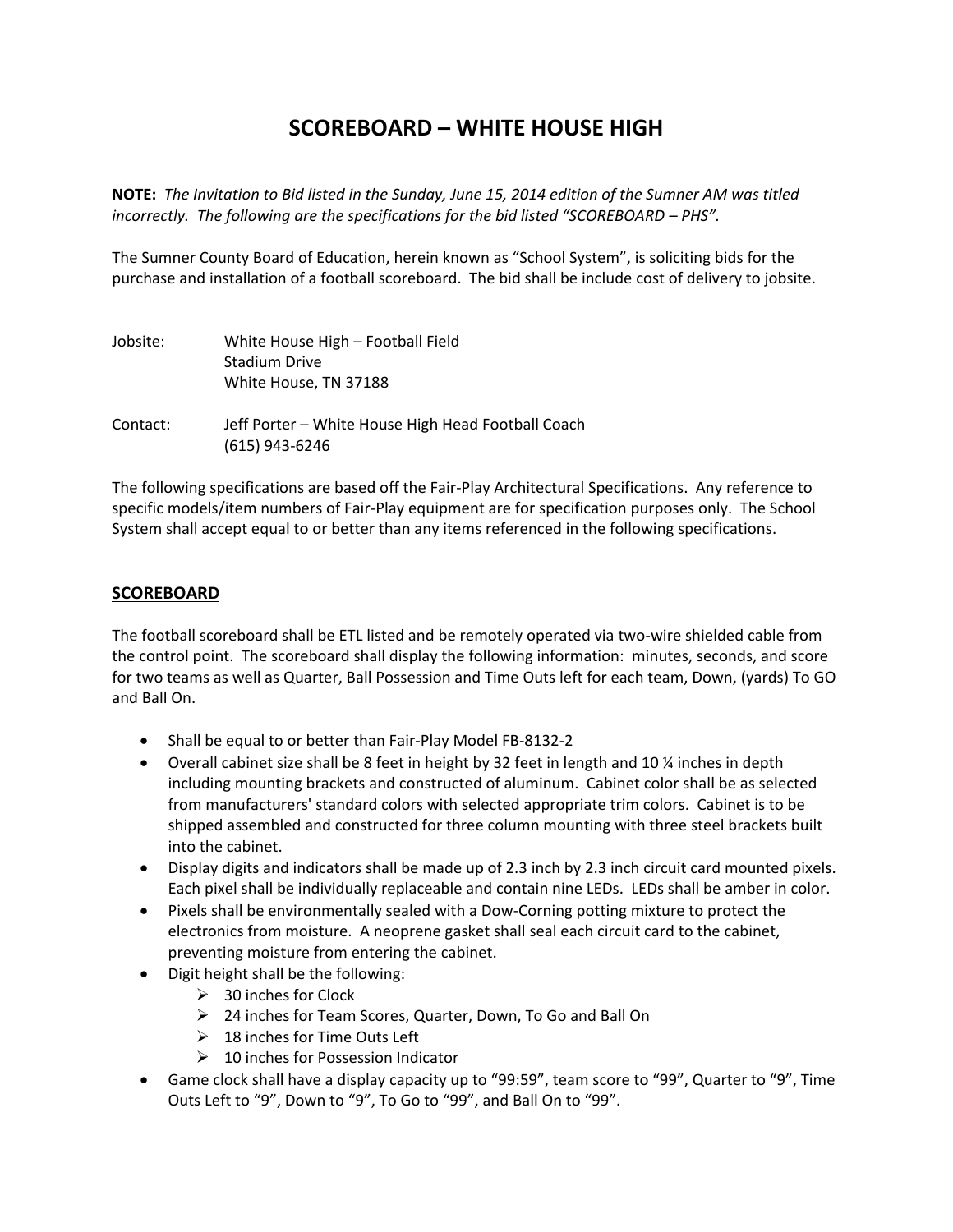- Digits shall consist of the following number of pixels:
	- $\geq$  30 inch, 34 pixels
	- $\geq$  24 inch, 27 pixels
	- $\geq 18$  inch, 20 pixels
	- $\triangleright$  Each possession indicator shall consist of 8 pixels
- Captions shall be adhesive backed vinyl, permanently attached to the cabinet as follows:
	- $\triangleright$  Quarter, Down, To Go, and Ball On 18 inches high
	- $\triangleright$  Time Outs Left 12 inches high

Home and Visitors shall be on painted white background with black lettering and shall be 15 inches high.

- Electronics to be packaged in a low voltage plug-in processor accessible from the cabinet front.
- Power to be 499 watts maximum 120 VAC, 60 Hz
- Control shall be equal to better than Fair-Play model #MP-70 with carrying case
- Furnish one length of two-wire shielded remote control cable from the control receptacle junction box to the scoreboard cabinet.
- Optional Equipment:
	- $\triangleright$  Provide a #55 or 876-N5 Edwards horn or equivalent
	- Provide one HC-70 Clock Handswitch or an F600-70 or F650-70 Sideline Handswitch for second operator
	- $\triangleright$  Provide wireless or battery powered control operation for above equipment

## **OUTDOOR FULL-DEPTH SIGN**

- Shall be constructed of .050" unpainted aluminum and shall attach to mounting structure.
- Sign shall be 32 feet in length, 3 feet in height, and 10 % inches in depth
- Signage (text & graphics) is customizable to individual customer requirements. Signs will be packaged separately, shipped with scoreboard, and ready for on-site installation.
- Shall be equal to or better than Fair-Play model #FDO-3636

## **FIELD TIMERS**

The Field Timers shall be ETL listed and operate by handswitch via scoreboard control console. The equipment shall be solid state electronic technology.

- Shall be equal to or better than Fair-Play model T-830-2.
- Overall cabinet size shall be 3 feet in height by 4 feet 3 inches in length by 10 ¼ inches in depth including mounting brackets and constructed of aluminum. Cabinet to be shipped assembled and constructed for mounting.
- Cabinet color shall be black unless otherwise specified in manufacturers' standard colors
- Display digits shall be made up of 2.3 inch by 2.3 inch circuit card mounted pixels. Each pixel shall be individually replaceable and contain nine LEDs. LEDs shall be amber in color.
- Pixels shall be environmentally sealed with a Dow-Corning potting mixture to protect the electronics from moisture. A neoprene gasket shall seal each circuit card to the cabinet, preventing moisture from entering the cabinet.
- Digit height shall be 30 inches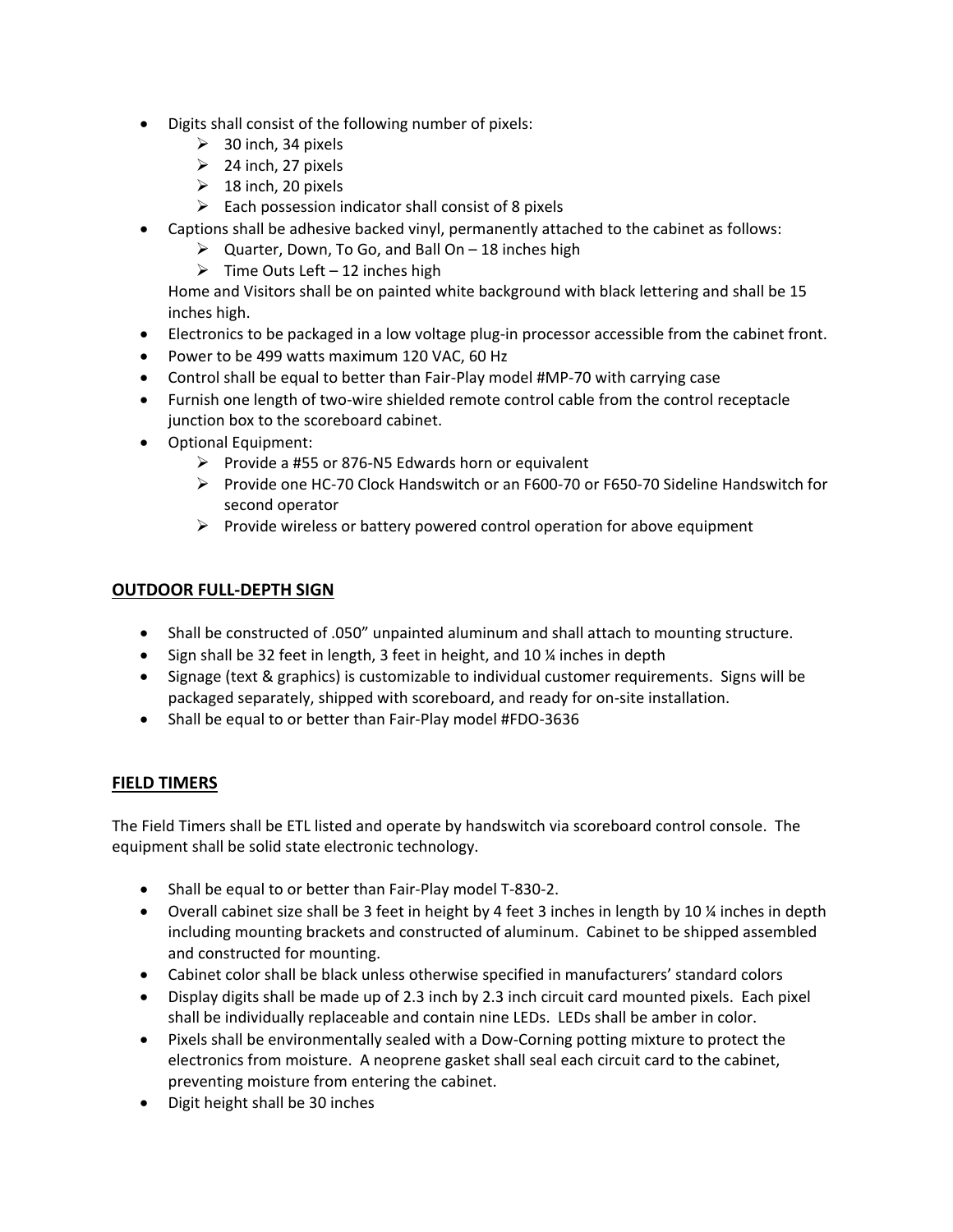- Shall have a display capacity up to "99"
- Digits shall consist of the following number of pixels: 30 inch, 34 pixels
- Electronics to be packaged in low-voltage, plug-in processors accessible from the front of each cabinet
- Power to be 147 watts maximum, 120 VAC, 60 Hz for two displays
- No primary control is furnished. A HS-70 Handswitch shall be furnished which plugs into the scoreboard controller for timer operation.
- Shall furnish two lengths of two-wire shielded cable (one for each display) to connect the control receptacle junction box to the scoreboard cabinet
- Optional Equipment:
	- $\triangleright$  Provide a wireless or battery powered control operation for above equipment

#### **WARRANTY**

ALL equipment (Scoreboard, Full-Depth Sign, and Field Timers) shall carry a warranty. The bidder/manufacturer shall provide a limited warranty for a period of five (5) years from the date of invoice against defects in workmanship or material. Defective components will be repaired or replaced on a factory exchange basis. Exclusions include accident, neglect, abuse, misuse or natural disasters. Details available upon request.

#### **MISC**

- Shall include cost for 5 year on-site labor warranty support for items covered under manufacturers' warranty.
- Shall provide 1-day turnaround for service related issues, including on-site labor.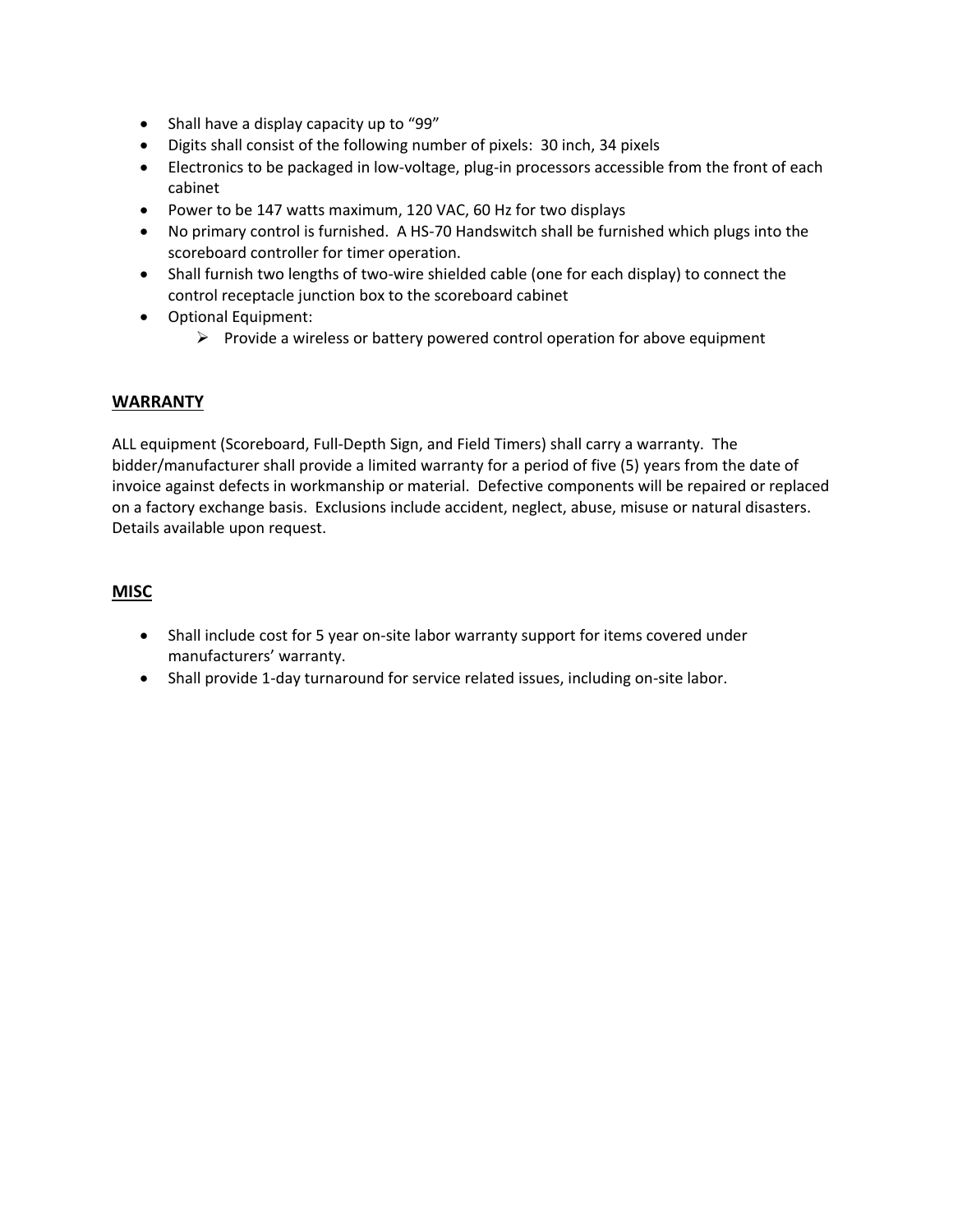## **Sumner County Board of Education** Purchasing Department 1500 Airport Road Gallatin, TN 37066

| <b>COMPANY NAME</b>                                |                                                                                                                      |                                |  |
|----------------------------------------------------|----------------------------------------------------------------------------------------------------------------------|--------------------------------|--|
| <b>ADDRESS</b>                                     |                                                                                                                      |                                |  |
|                                                    |                                                                                                                      |                                |  |
| <b>TELEPHONE</b>                                   |                                                                                                                      |                                |  |
| <b>EMAIL</b>                                       |                                                                                                                      |                                |  |
| <b>AUTHORIZED COMPANY</b><br><b>REPRESENTATIVE</b> |                                                                                                                      | <b>SIGNATURE</b>               |  |
| <b>AUTHORIZED COMPANY</b><br><b>REPRESENTATIVE</b> |                                                                                                                      |                                |  |
| <b>DATE</b>                                        | <u> 1989 - Johann Harry Barn, mars ar breist ar yn y breist yn y breist yn y breist ar y breist ar y breist ar y</u> |                                |  |
| <b>BID TITLE</b>                                   | <b>SCOREBOARD</b>                                                                                                    |                                |  |
| <b>DEADLINE</b>                                    | TUESDAY, JULY 1, 2014 @ 9:30 A.M.                                                                                    |                                |  |
| <b>BID AMOUNT</b>                                  | $\frac{1}{2}$                                                                                                        | SCOREBOARD                     |  |
|                                                    | $\frac{1}{2}$                                                                                                        | <b>OUTDOOR FULL-DEPTH SIGN</b> |  |
|                                                    |                                                                                                                      |                                |  |
|                                                    | $\frac{1}{2}$                                                                                                        | <b>GRAND TOTAL</b>             |  |
| <b>BID GOOD THRU</b>                               |                                                                                                                      |                                |  |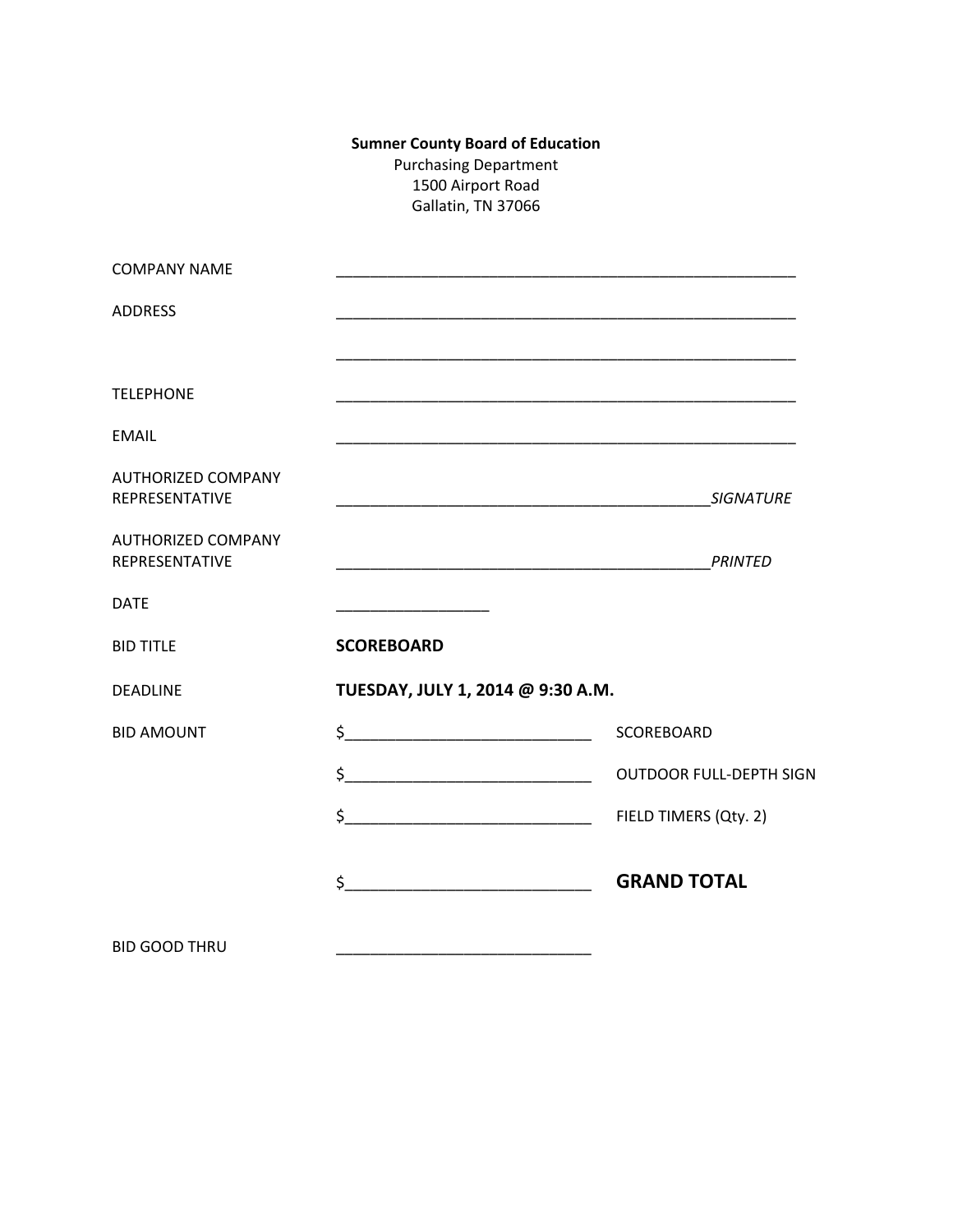#### **NOTICE TO RESPONDENTS**

Responses to an Invitation to Bid will be received by the Purchasing Supervisor in the SUPPORT SERVICE FACILITY CONFERENCE ROOM, Sumner County Board of Education, 1500 Airport Road Gallatin, TN 37066. They will be received until **9:30 A.M. Local Time TUESDAY, JULY 1, 2014** for **SCOREBOARD - WHH**, at which time the responses will be opened, taken under advisement and evaluated. *BIDS WILL BE POSTED ON www.sumnerschools.org*

-------------------------------------------------------------------------------------------------------------------------------

#### **GENERAL REQUIREMENTS AND CONDITIONS**

- 1. The Sumner County Board of Education reserves the right to accept or reject any and/or all responses in whole or in part, and to waive informalities therein.
- 2. Any responses received after the scheduled closing time for the receipt for responses will not be considered.
- 3. If a mistake is discovered after the responses are received, only the Sumner County Board of Education may allow the respondent to withdraw the entire response.
- 4. Partial payments will not be approved unless justification for such payment can be shown. Terms will be net 30 days.
- 5. Payment will not be made until the said **SCOREBOARD - WHH** are inspected and approved as meeting all specifications by persons appointed by the Sumner County Board of Education.
- 6. Responses submitted must be in a sealed envelope and marked on the outside as follows: **RESPONSE: SCOREBOARD - WHH**

#### **DEADLINE: 9:30 A.M., TUESDAY, JULY 1, 2014**

- 7. Facsimile responses will not be considered.
- 8. If a successful bidder violates any terms of their bid, the contract, school board policy or any law they may be disqualified from bidding for a period of two years for minor violations or longer for major violations. Bids from disqualified bidders will not be accepted during the period of disqualification.
- 9. Prices quoted on the response (if any) are to be considered firm and binding until the said **SCOREBOARD - WHH** are in the possession of the Sumner County Board of Education.
- 10. No purchase or contract is authorized or valid until the issuance of a Board Purchase Order in accordance with Board Policy. No Board Employee is authorized to purchase equipment, supplies or services prior to the issuance of such a Purchase Order.
- 11. Any deviation from these stated terms, specifications and conditions must be coordinated with and approved in writing by the Purchasing Supervisor, Vicky Currey (615) 451-6560.
- 12. All bids that exceed \$25,000 must have the Company Name, License Number, Expiration Date thereof and License Classification of Contractor listed on outside of sealed envelope. As required by State of Tennessee Code Annotated 62-6-119.
- 13. The awarded bidder will be required to post a performance and payment bond in the amount of

 25% of the contract price if it exceeds \$100,000 as stated by State of Tennessee Code Annotated

12-4-201.